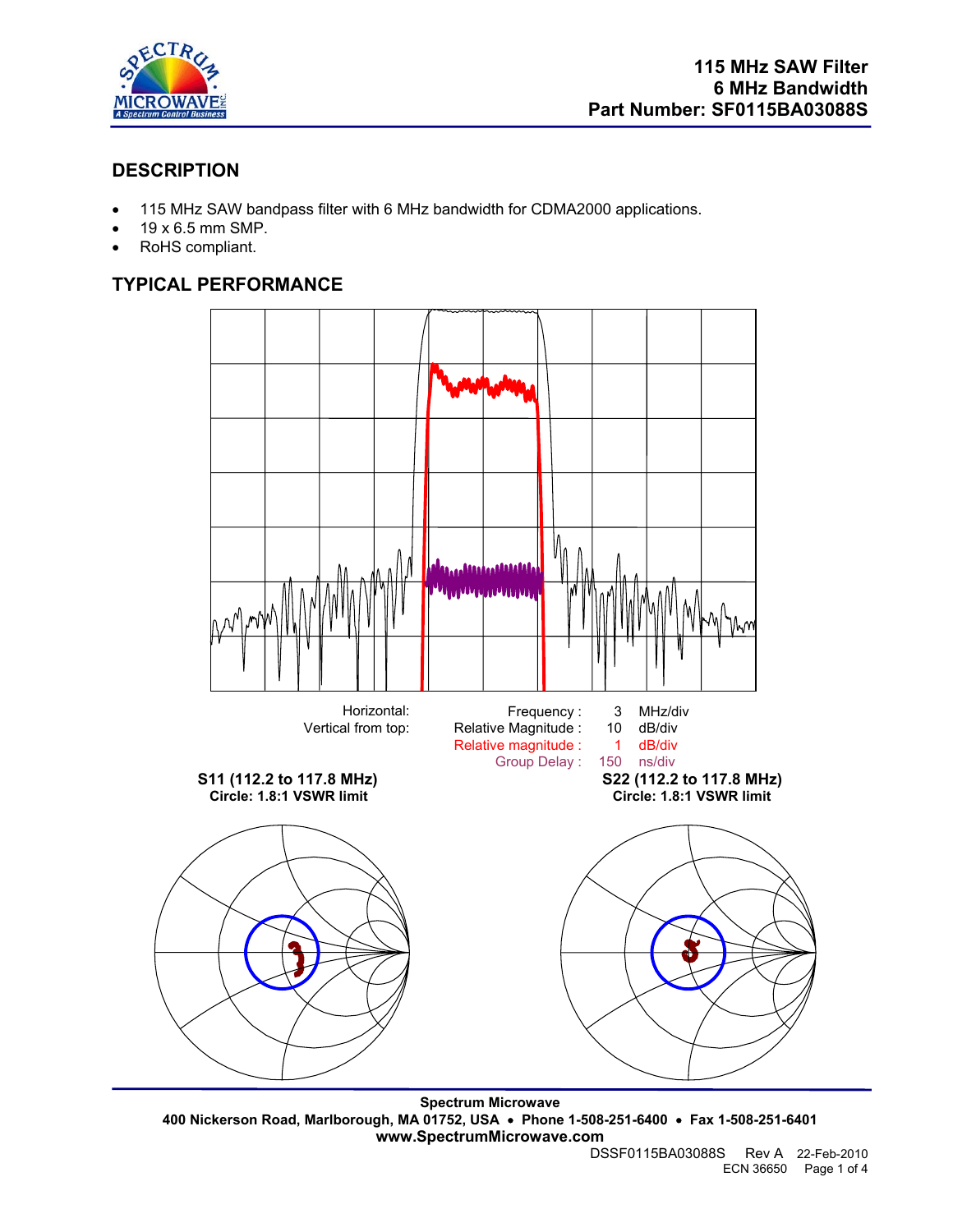

## **SPECIFICATION**

| <b>Parameter</b>                                                                     | <b>Min</b> | <b>Tvp</b> | Max.   | <b>Units</b> |  |  |
|--------------------------------------------------------------------------------------|------------|------------|--------|--------------|--|--|
| All electrical specifications apply over the full -10°C to +50°C operating range and |            |            |        |              |  |  |
| include allowance for all manufacturing tolerances                                   |            |            |        |              |  |  |
| Center Frequency $F_c$                                                               | 114.88     | 115        | 115.12 | <b>MHz</b>   |  |  |
| 1 dB Bandwidth <sup>2</sup>                                                          | 5.6        | 6.08       |        | MHz          |  |  |
| 3 dB Bandwidth <sup>2</sup>                                                          | 6.0        | 6.44       |        | <b>MHz</b>   |  |  |
| 40 dB Bandwidth <sup>2</sup>                                                         |            | 7.75       | 8.2    | <b>MHz</b>   |  |  |
| Stopband Rejection, 25 MHz to 100 MHz                                                | 45         | 58         |        | dB           |  |  |
| Stopband Rejection, 130 MHz to 1000 MHz                                              | 45         | 53         |        | dB           |  |  |
| <b>Minimum Insertion Loss</b>                                                        |            | 18.9       | 20     | dB           |  |  |
| Passband Amplitude Variation, $F_c \pm 2.8$ MHz <sup>3</sup>                         |            | 0.6        | 0.8    | $dB$ $p-p$   |  |  |
| Passband Group Delay Variation, $F_c \pm 2.8$ MHz                                    |            | 100        | 150    | ns p-p       |  |  |
| <b>Absolute Delay</b>                                                                |            | 2.0        | 2.1    | μs           |  |  |
| Input VSWR, $F_C \pm 2.8$ MHz <sup>4</sup>                                           |            | 1.55       | 1.8    | : 1          |  |  |
| Output VSWR, $F_C \pm 2.8$ MHz <sup>4</sup>                                          |            | 1.3        | 1.8    | : 1          |  |  |
| Maximum Input Level                                                                  | 20         |            |        | dBm          |  |  |
| Source and Load Impedance                                                            |            | 50         |        | Ω            |  |  |

Notes: 1. Defined as the mean of the 10dB frequencies.

2. dB levels are taken to be relative to the insertion loss.

- 3. Excludes final roll-offs to the 1dB points. Note that 'Passband Amplitude Variation' includes Ripple (fast variations) and Slope (slow variations).
- 4. When matched using circuit below.

# **MAXIMUM RATINGS**

| <b>Parameter</b>                   | /Min/ | Max   | dniie                    |
|------------------------------------|-------|-------|--------------------------|
| Storage Temperature Range          | -45   | 85    | $\sim$                   |
| <b>Operating Temperature Range</b> | -10   | 50    | $\sim$                   |
| <b>Operating Input Power Level</b> |       | $+20$ | dBm                      |
| D.C. Voltage between each pad      |       | 15    | $\mathsf{V}_\mathsf{DC}$ |

## **MATCHING CIRCUIT**



Notes:

1. Recommended tolerances: +/-2% inductors, minimum Q=40, +/-5% resistors and capacitors.

2. Component values are for reference only and may change depending on board layout.

### **Spectrum Microwave**

**400 Nickerson Road, Marlborough, MA 01752, USA** • **Phone 1-508-251-6400** • **Fax 1-508-251-6401 www.SpectrumMicrowave.com**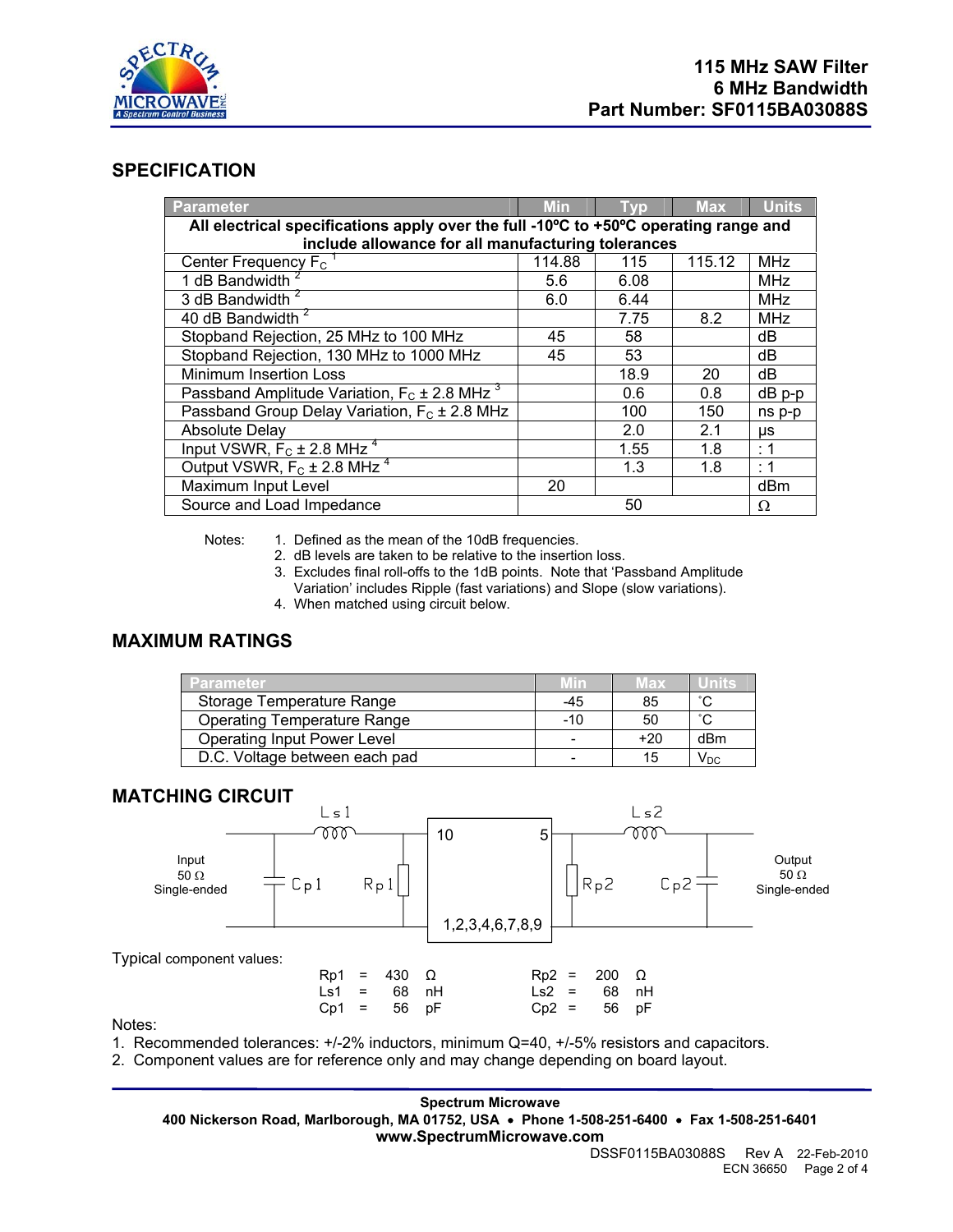



# **PACKAGE OUTLINE SUGGESTED FOOTPRINT**



**Units:** mm

Tolerances are ±0.15 mm except for the overall length, width and pad dimensions, which are nominal values.

## **Pad Configuration:**

| --<br>Input: | 10             |
|--------------|----------------|
| Output:      | 5              |
| Ground:      | all other pads |

### DSSF0115BA03088S Rev A 22-Feb-2010 ECN 36650 Page 3 of 4

Package Material: Body:  $\overline{AI_2O_3}$  ceramic Lid: *Kovar, Ni* plated Terminations: *Au* plating 1 µm min, over a 1.3-8.9 µm *Ni* plating